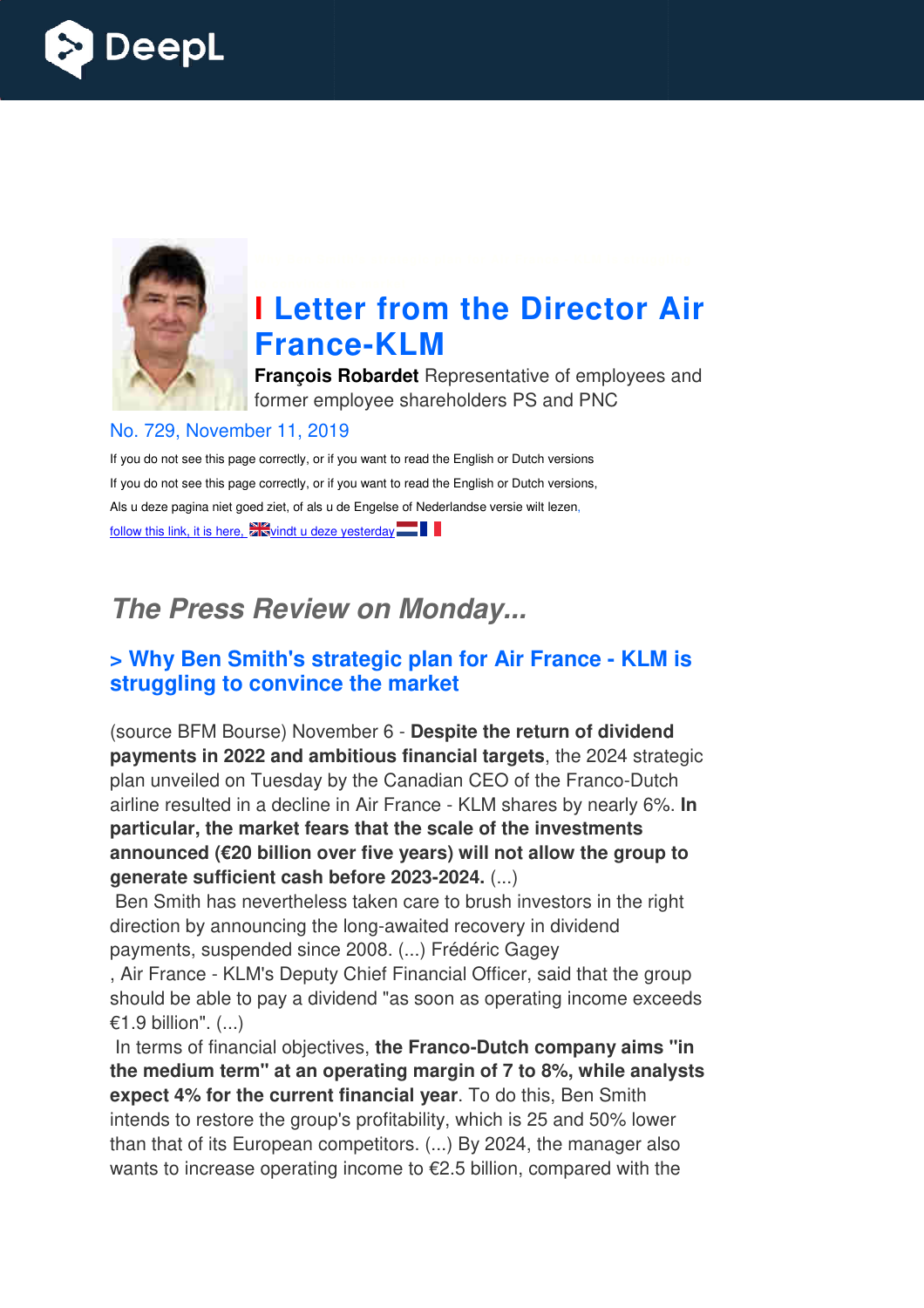€1.15 billion expected in 2019 by the market consensus. Ben Smith intends to increase Air France's operating income by 900 million euros over the next five years, KLM's by 250 million euros and its low-cost subsidiary Transavia by 100 million euros. The remaining \$100 million would come from additional synergies.

**These ambitious objectives, if achieved, would enable Air France-KLM to finance the €20 billion of investments planned over the next five years**. In order to achieve this objective, the air carrier undertakes to reduce its unit costs (measured in seat-kilometre equivalent offered, at kerosene prices and constant exchange rates) by 1% per year until 2024. (...)

Several elements of this strategic plan raised questions among investors. According to a trader, who confided to Reuters, one of the reasons for disappointment comes from the fact that the return of the dividend is not expected to materialize until 2022, if we consider the prospects for growth in the operating profit advanced by Air France-KLM.

Rishika Savjani, an analyst in charge of the project at **Barclays**, said: "While the group's strategy regarding its operating margin is both clear and impressive, these forecasts have been prepared excluding the effects of potential exchange rates, changes in raw material prices and the macroeconomic context. As the aeronautics sector is particularly volatile, "the **path taken by the group towards improving profitability is therefore still at risk**", she adds. (...)

*My comment:* Overall, the five-year plan presented by Ben Smith, Pieter Elbers and Anne Rigail was well received. It was considered pragmatic and consistent by most observers. In particular, they appreciated the balance between cost reduction measures and actions to increase unit revenue.

The main surprise came from the amount of investments: 4 billion per year for 5 years. Analysts and financiers had anticipated a lower amount, about \$3.5 billion per year. They consider that this level of investment may put the Air France-KLM group's cash position under pressure. Their main fear is the emergence of a social movement whose impact would call into question the strategy presented.

You will find the full presentation on the Air France-KLM website. A link to access it is also available on my site.

### **> Update on the rationalisation of the Air France fleet**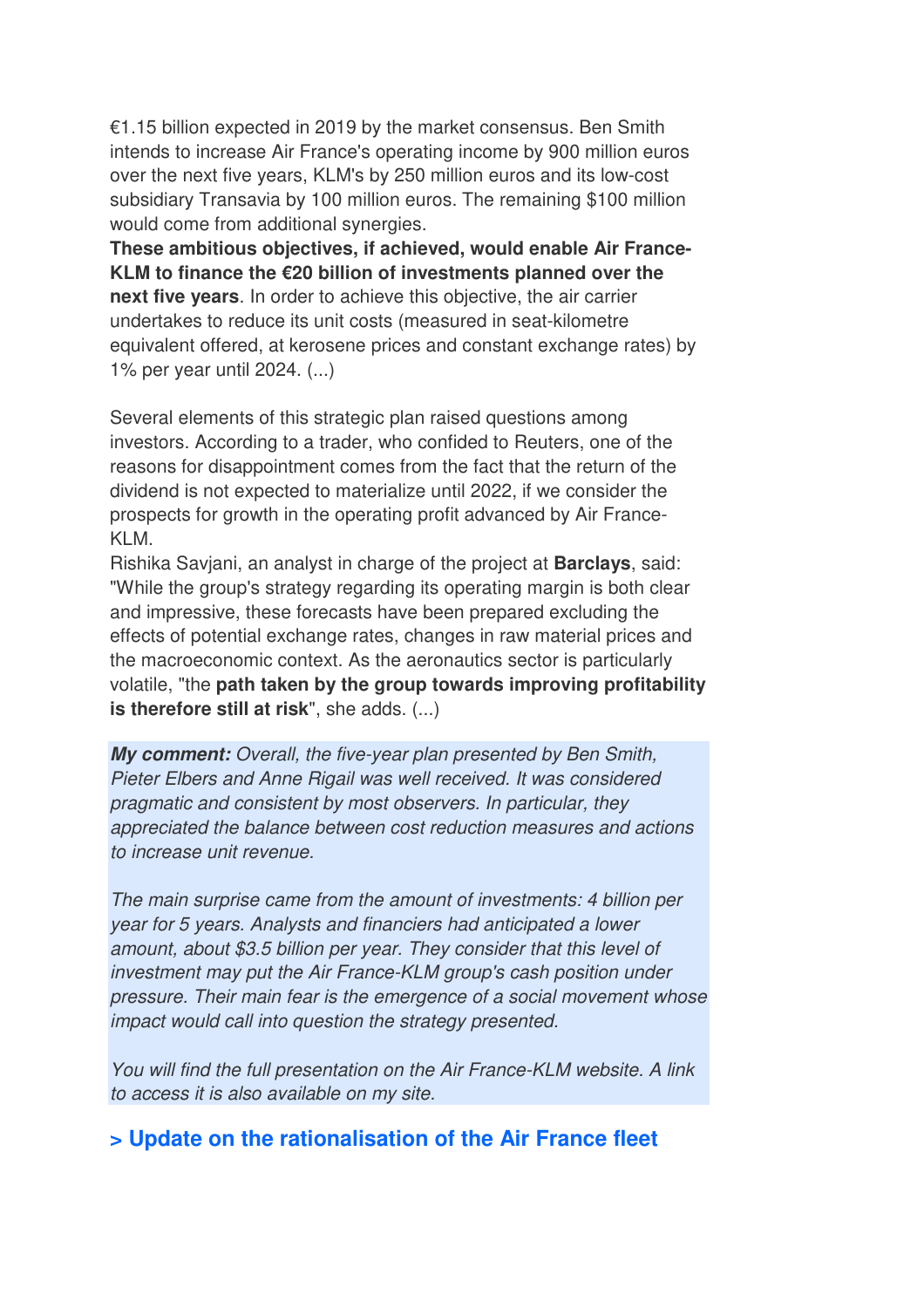(source Le Journal de l'Aviation) November 6 - (...) **The fleet transformation should contribute 300 million euros to the improvement of the** 900 million euros **operating profit** targeted by 2024. The **first objective is to simplify it**: "we thought we had a complex fleet that needed to be simplified at KLM, this is what we have at Air France. We don't have all the types of aircraft, but we're almost there," Benjamin Smith joked.

**The current fleet has nine different cockpits, four of which are on the regional network. This will not last long**. The first fleet yard that Benjamin Smith tackled upon arrival was the acceleration of the exit of the ATRs and ERJs145. Only four and thirteen copies of each device remain respectively. The CRJ700, CRJ 1000, Embraer 170 and 190 are intended to be retained by 2024, although the CEO of Air France-KLM and his teams are considering the relevance of maintaining the CRJ 700 and E170. Whether or not they leave, the regional fleet should retain two types of cockpits and limit itself to 50 to 60 aircraft.

The single-aisle fleet has only one type of cockpit, consisting of 114 aircraft from the A320 family. **The entire fleet is to be modernised (with no expected increase in the number of aircraft).** Air France has already placed an order for sixty A220-300s, intended to replace the first half (A318 and A319). Studies are continuing for the replacement of the A320 and A321. Benjamin Smith said that the A320neo is the natural solution but it is not the only one being considered at the moment. Above all, he called Airbus with his foot and indicated that Air France would be very interested in an A220-500 for the second half of its fleet. Finally, the long-haul part now includes fifteen A330-200s, four A340- 300s, one A350 (all under common certification), nine 787-9s, 68 Boeing 777s and ten A380s. The departure of the A340s and A380s is recorded. The former are replaced by the A350s, while the reflection is coming to an end on the latter. **Benjamin Smith explains that this is a good time to acquire wide-body aircraft because orders have slowed down, resulting in better prices.** Since Air France excludes any introduction of a new type of aircraft, their replacement is between the A350 and the 787, a choice that also considerably improves the flexibility of the fleet. "We hope to make a decision in the coming weeks. "

**If more A350s are chosen, the question may also arise of maintaining a micro-fleet of ten 787-9s at Air France**. Benjamin Smith points out that there is an option to transfer these devices to KLM. However, their joint pilot certification with the 777 family does not make such a transfer essential. Similarly, the withdrawal of the A330-200s is a point of reflection but not in the short or medium term (...).

*My comment:* Over the next five years, a large part of Air France-KLM's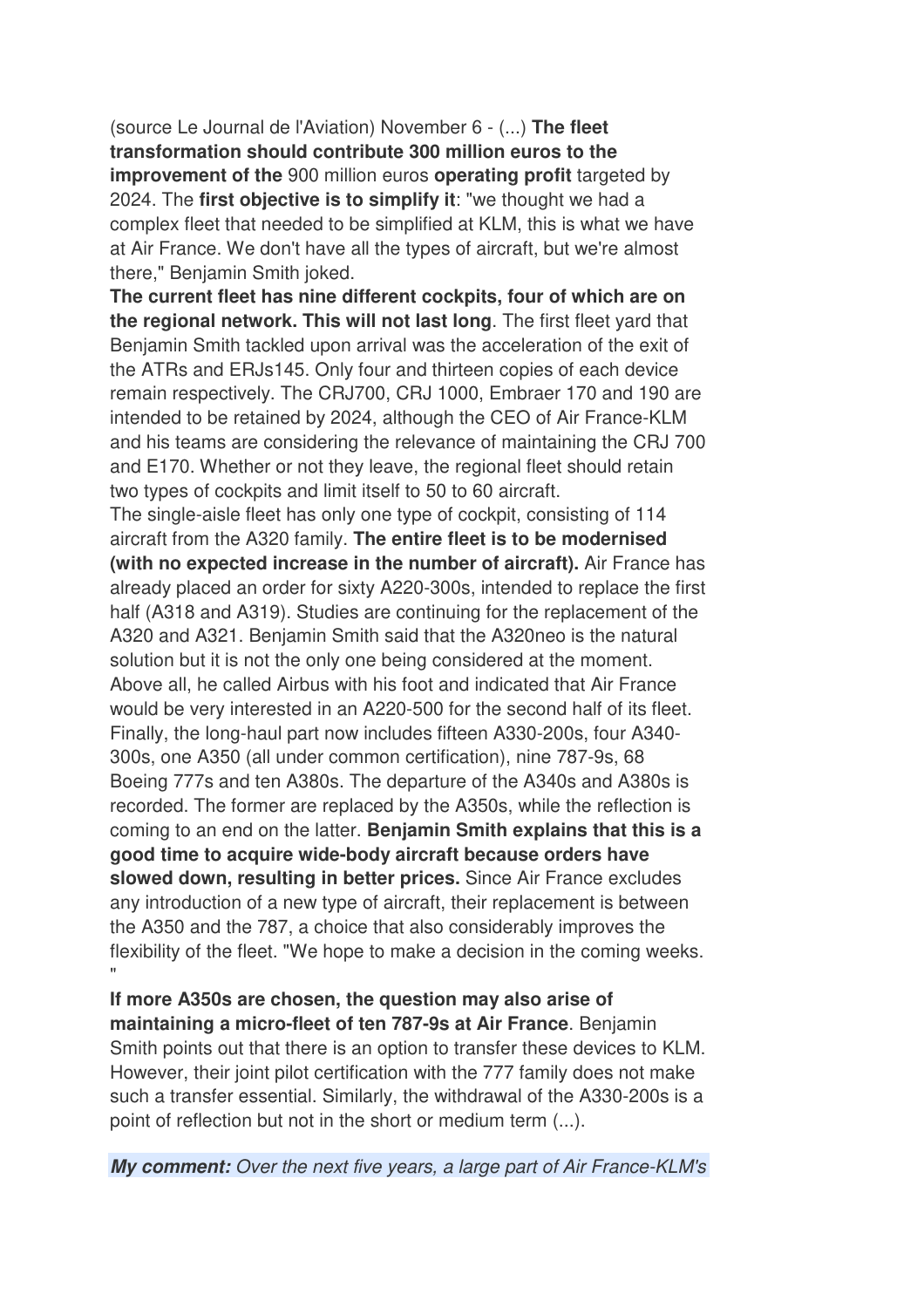investments will focus on fleet modernization, which will result in either cabin redesign or the purchase of new aircraft.

KLM's fleets are all expected to increase slightly: the regional fleet will increase from 49 to 52-54 aircraft, the medium-haul fleet from 51 to 52- 54 aircraft, the long-haul fleet from 66 to 71-73 aircraft.

Within Air France, only the long-haul fleet is expected to increase from 107 to 118-123 aircraft. The medium-haul fleet is expected to be stable (around 114 aircraft), while the regional fleet is expected to reduce from 70 to 50-60 aircraft.

Finally, Transavia's fleet (France + Netherlands) is expected to increase by 5 to 8 aircraft per year.

### **> Why the airline Transavia is setting up a base in Montpellier**

(source Challenges) 6 November - **Transavia**, the low-cost airline of the Air France-KLM group, **announced on Tuesday 5 November the installation of a base on the runway at Montpellier airport**. **Two Boeing 737-800 NG aircraft will** therefore be **stationed in the Hérault region from April 2020**. They will serve around twenty destinations, mainly in the Mediterranean region. (...)

In fact, the choice of an airport in the south of France to open a fourth base after Orly, Nantes and Lyon is a logical step for Transavia, which is getting closer to its targets in terms of flight time. (...) However, it is not on this specific point that the company insists on justifying its choice of the Hérault. "From the moment Air France pilots approved this summer the cap on the 40 aircraft limit for the airline, **we considered a plan to develop a new base based on a population pool of 2 million inhabitants located less than 60 minutes from an airport,"** explains Nathalie Stubler, CEO of Transavia France. (...)

Transavia's installation strengthens the Montpellier square, which is eaten by passengers at the neighbouring airports of Nîmes and Béziers, each of which welcomes 200,000 passengers, mainly thanks... to Ryanair.

Indeed, like its Irish

 counterpart, Transavia's target audience is primarily leisure-oriented. For this reason, the **airline will not offer domestic flights to its other bases**. (...)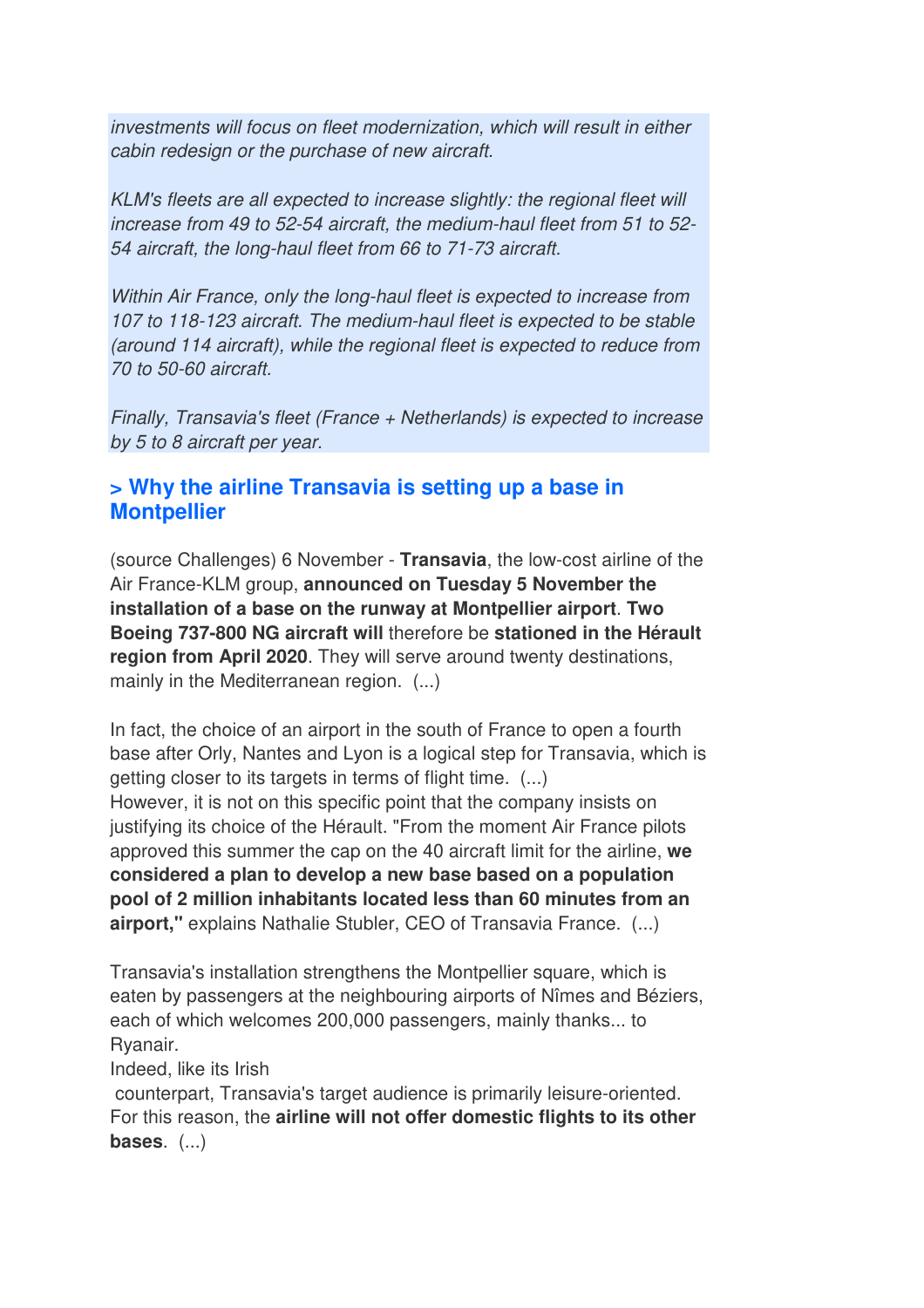*My comment:* Transavia France will operate two additional aircraft next year, based in Montpellier. This will bring the number of aircraft operated by the group's nugget to 40.

### **> Less ambitious GIT due to the global economic slowdown**

(source AFP) November 8 - **The IAG airline group**, owner of British Airways and Iberia, **expects slower than expected growth in earnings** per share and seat supply for the **2020-2022 period due to the global economic downturn**. (...)

The carrier now forecasts growth in the number of seats offered, a key indicator for the sector, of only 3.4% per year, whereas it had previously forecast a 6% increase over the 2019-2023 period. (...)

 On the results side, the current year looks more difficult for IAG, due to an unprecedented strike by British Airways pilots in September that sealed the third quarter accounts and forced it to lower its forecasts for 2019.

*My comment:* Like most European companies, the IAG group is lowering its growth forecasts. The Spanish-British group now expects growth of 10% over the next three years, compared to 18% previously forecast.

This announcement confirms that air traffic growth will be driven mainly by growth outside Europe (especially in Asia). IATA still expects air traffic to double over the next fifteen years.

### **> Lufthansa continues to work to control its costs**

(source Le Journal de l'Aviation) November 8 - Despite being one of the most efficient groups in Europe, **Lufthansa continues to look for savings everywhere** and to find ways to improve its performance. Presenting its results for the third quarter of 2019, the group recalled the measures being implemented to improve its revenues and margins, **particularly in its worst performing entities such as Eurowings, Austrian Airlines and Brussels Airlines**, and in particular by simplifying its fleet. But it also confirmed the early withdrawal of its MD-11s from its cargo subsidiary.

Wishing to be less exposed to the continuous decline in the cargo business, **Lufthansa Cargo will reduce and standardise its fleet. The reduction will be significant** as it consists of taking its ten MD-11 cargo aircraft out of the fleet by the end of 2020 and introducing two new Boeing 777Fs (bringing their number to nine). The company points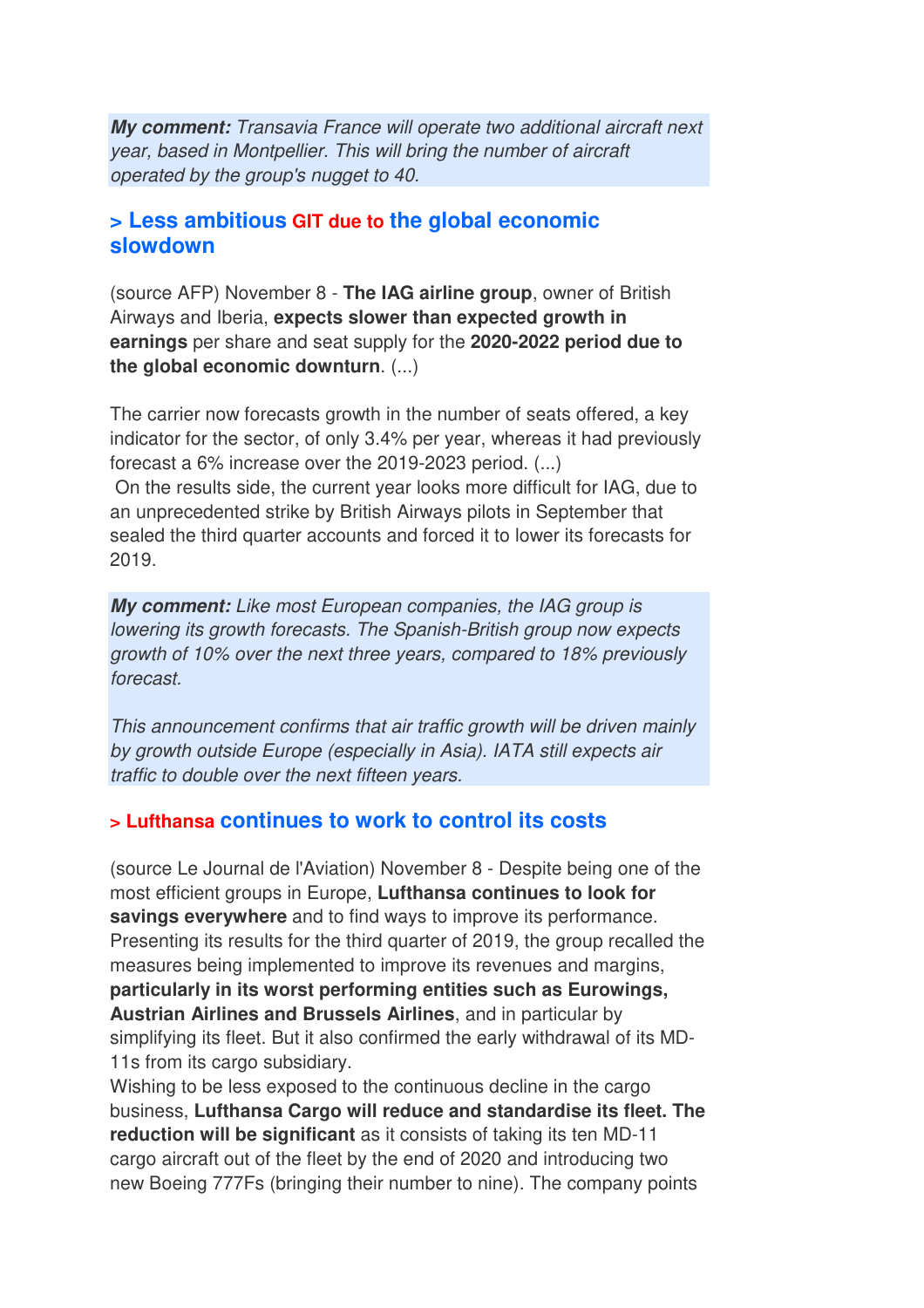out that operations are particularly difficult between Europe and Asia.  $($ ...)

 On the traditional airlines side, **Lufthansa and Swiss seem to be meeting their performance targets, unlike Austrian Airlines and Brussels Airlines**. For them, corrective actions are planned, which have already been launched. Austrian Airlines will thus refocus on its Vienna hub and abandon all its bases outside the capital, in order to throw its forces into the fight against low-cost airlines in Austria - the Vienna hub is the only one in the group in which Lufthansa expects competition to increase this winter. The standardization of its fleet has also been launched, with the gradual replacement of Q400s by A320s. Together with productivity and personnel cost reduction measures, Austrian is expected to achieve annual savings of €90 million by the end of 2021. (...)

**On the fleet side, Lufthansa is reviewing the pace of its future deliveries** - currently it receives a new aircraft about every two weeks. The **level of its investments** (the overwhelming majority of which is represented by this item) **is expected to fall in 2020 compared to the €3.6 billion in 2019**, mainly due to the delay in the 777X. The company is no longer waiting for the four copies of the aircraft it was supposed to receive in 2020.

*My comment:* In 2019, the Lufthansa group invested 3.6 billion euros, less than the 4 billion euros that Air France-KLM plans to invest in each of the next four years.

### **> Emirates almost triples its half-year profit**

(source TourMag) November 8 - **Emirates has just announced that it has almost tripled its half-yearly profit** (up 282%) to **€211.83 million**. This increase is mainly due to the fall in fuel prices. (...) However, despite the increase in its net income, turnover was **down 3% compared to the** same period last year, at €11.62 billion. (...) As a reminder, in 2018, the company recorded a 69% drop in net profit to €213.9 million.

*My comment:* Emirates, which has chosen not to cover its kerosene purchases, is taking full advantage of the fuel cut in 2019.

### **> In difficulty, Norwegian Air Shuttle announces a new capital increase**

(source Le Figaro with AFP) November 6 - The low-cost airline **Norwegian** Air Shuttle **announced Wednesday a capital increase of** SEK 2.5 billion (**€247 million**), the **second of the year**, to ease its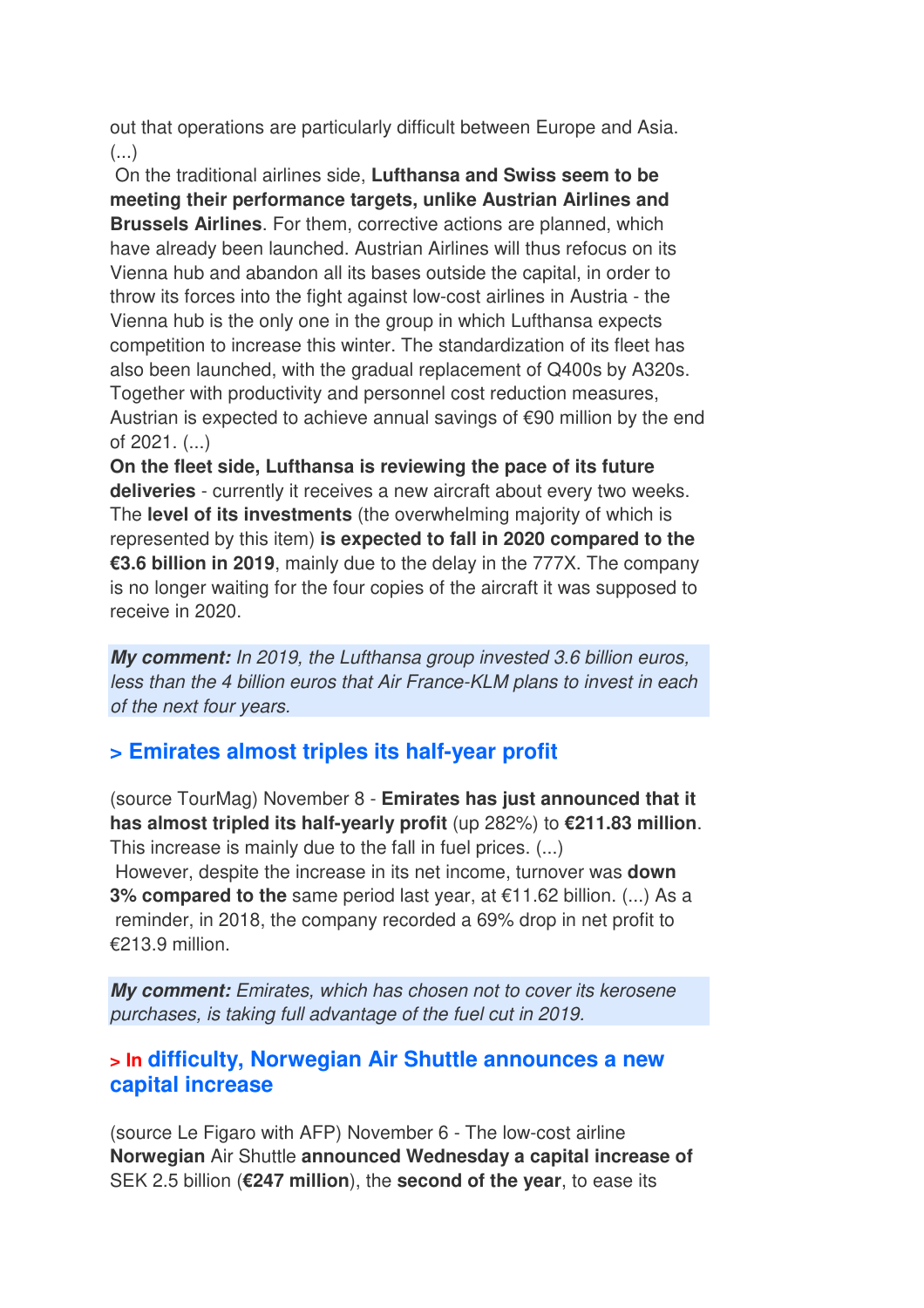severe financial difficulties. The announcement sealed Norwegian's share price, which dropped more than 11% on the Oslo Stock Exchange. (...) With a

 new focus on profitability rather than on further expansion in all directions, the **company believes that this operation should ensure its finances "until 2020 and beyond**, on the basis of the current business plan". (...) A

 pioneer in low-cost long-haul flights, **Norwegian is burdened with massive debt**, which now forces it to reduce its costs and increase its margins. (...) In recent months, the company has negotiated a rescheduling of its debt, closed bases and air links or delayed the delivery of new aircraft. (...)

### **> Aeronautics: Rolls-Royce issues a profit warning**

(source Les Échos) November 7 - Engine manufacturer **Rolls-Royce,** who had announced four warnings about results in 2015 alone, is back on track with his old demons. Its CEO, Warren East, **announced on**  Thursday **that operating profit for 2019 should be "at the bottom of its expectations"**, between £600 million and £800 million (€695 million and €926 million).

**The main explanation for this "profit warning" is the premature ageing of certain parts** (fins, compressors, high-pressure turbine blades, etc.) **on the Trent 1000 engines that power Boeing's 787 Dreamliner**. Unable to provide a quick solution to customer airlines (including British Airways, Norwegian Air Shuttle, Air Austral or Virgin Atlantic), the British engine manufacturer has therefore incurred an exceptional charge in its accounts. (...)

However, despite progress in maintenance and spare engine stocks, the manager added: "**The improvement of the** high-pressure turbine blade (HPT) for the Trent 1000 TEN - the last issue to be resolved - **has been postponed to 2021**". And to estimate at 2.4 billion pounds (2.77 billion euros) the global bill related to the problems of the Trent 1000 over the period 2017-2023. (...)

*My comment:* Rolls-Royce is going through a serious crisis. The aircraft engine manufacturer is struggling to correct the malfunctions observed on the engine that powers some of the B787s.

Only about 40 B787s are equipped with Rolls-Royce Trent 1000 engines and require repairs. British Airways, Singapore Airlines, ANA, Virgin Atlantic and Air Austral have seen their operations severely disrupted.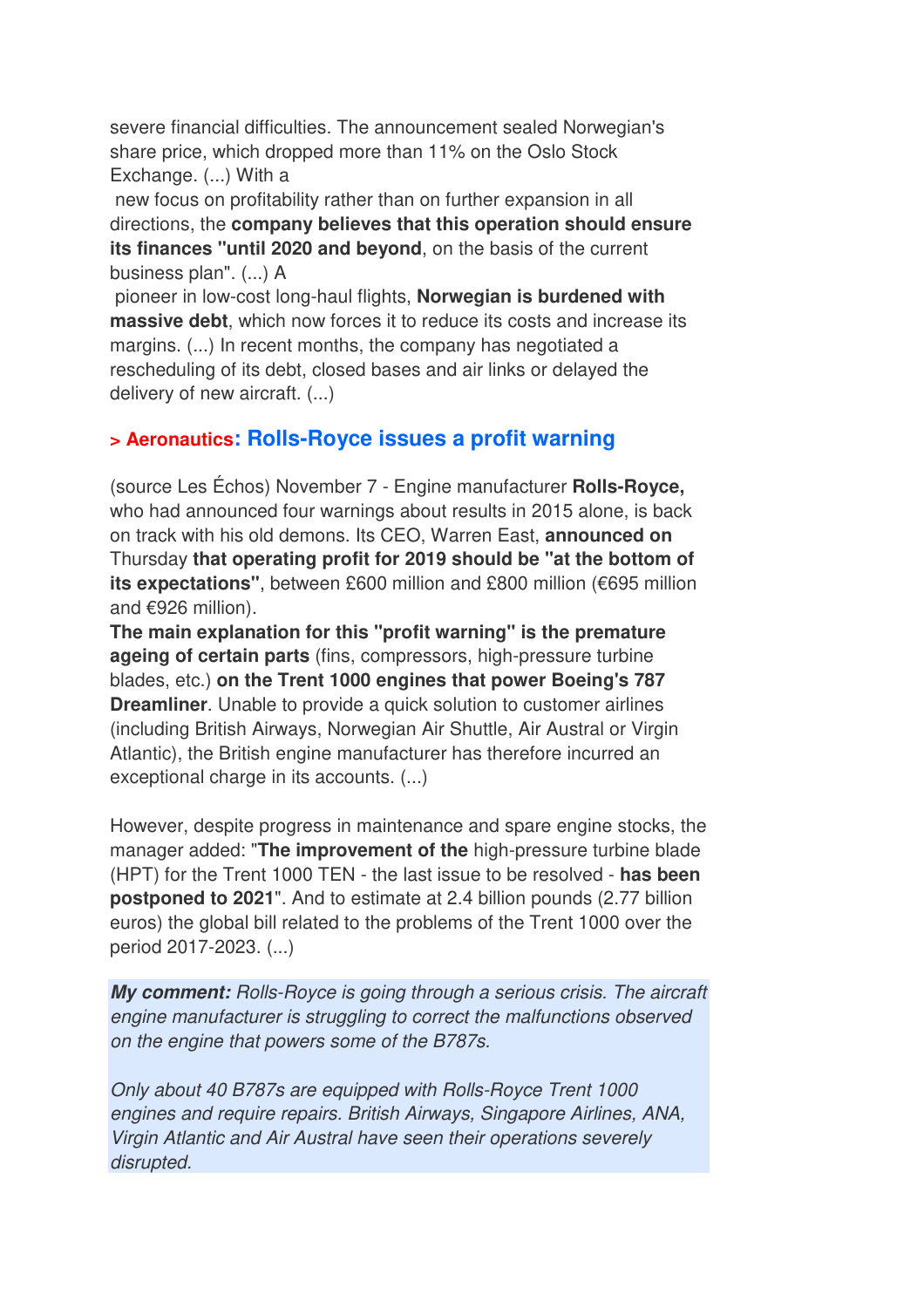Most of the 800 Boeing 787s in service (including those of Air France-KLM) are equipped with GE (General Electric) engines.

#### **> France and eight other European countries are pushing Brussels to tax aviation more**

(source La Tribune) 7 November - **New call for more taxation of air transport in Europe**. Three weeks after Bruno Le Maire's speech in favour of a tax on kerosene in Europe, **the French Minister of Economy and Finance and eight European counterparts** (Germany, Italy, the three Benelux countries, Sweden, Denmark and Bulgaria) **urged the European Commission to propose new measures to target aviation**, without however claiming a specific pollution tax. **Initiated by the Netherlands**, which has been pushing this issue for months, this joint declaration comes one month before the new European Commission, chaired by Germany's Ursula von der Leyen, takes office. (...)

 According to them, the price of air tickets for international flights does not sufficiently reflect the average cost of CO2 emissions and the negative consequences of air transport. (...)

**However, the adoption of an EU-wide tax will be complicated to implement.** All decisions on tax matters must be validated by unanimity of the Member States. However, some countries where the weight of tourism is very high, such as Spain or Greece, are reluctant. Served massively by the low-cost airlines that are most at risk from tax increases, they fear that rising air travel prices will slow down traffic and deprive them of revenue.

In any case, in the absence of a European tax, the Netherlands will introduce it from its airports in 2021. (...)

*My comment:* Like many others, I wonder. How will the introduction of an additional tax on airline tickets help to combat global warming?

Is the objective of the nine governments to limit the number of people flying?

As the Air France Group deploys a major investment plan (€25 billion over the next five years), the answer to these questions is crucial. It could be of such a nature as to call into question part of the planned investments.

**> The boss of the ADP group, who came to Roissy as a "mystery shopper", was confronted with a recurring**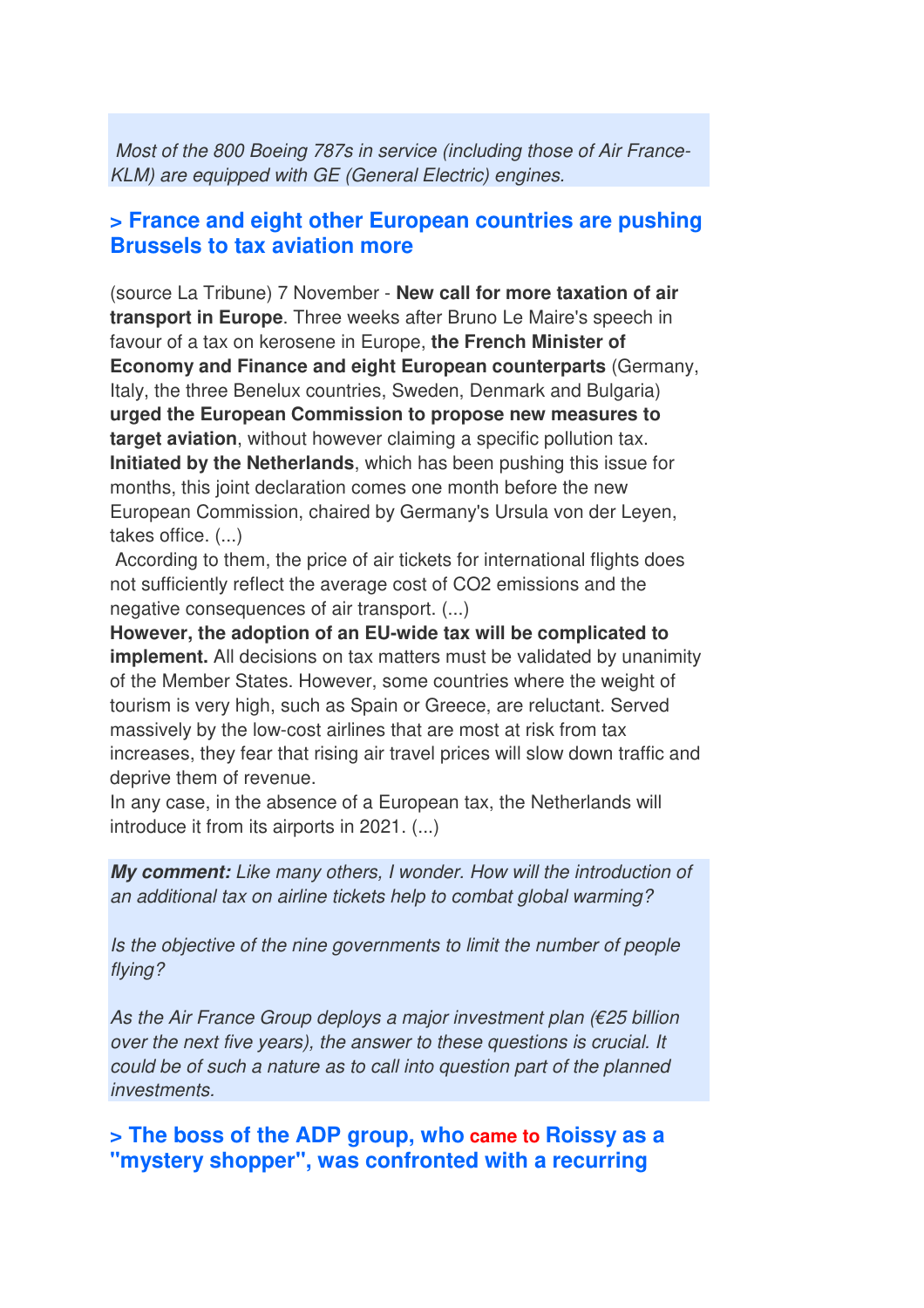### **problem**

(source Le HuffPost) November 11 - On Twitter, **Augustin de Romanet** told us that he came "as a mystery shopper" at 7am at Roissy-Charles de Gaulle airport. He **was** then **able to see "incredulous" that there was a 1h30 waiting time at the arrivals of an Air France terminal**. "I can only tell the passengers that I share their distress. This is unacceptable," he wrote. (...)

 Augustine de Romanet, however, defended himself from any naivety regarding this problem on which "he has been working for 7 years", i.e. since taking office in 2012.

**Referring to a file worthy of the "barrel of the danaïds",** impossible to fill because it has been drilled with holes and has become synonymous with endless work, **he detailed several measures put in place to overcome this problem**. "It is because I have put in place the tightest monitoring available that I sent this morning's alarm message," he told his critics. (...)

On its website, the ADP group recommends that passengers count "30 minutes" to cross border controls. In reality, however, the waiting time is often much longer. (...)

*My comment:* Border control management is the responsibility of the State.

Given the size of the queues observed in 2017, the government set itself the objective of limiting the waiting time for holders of European passports to thirty minutes and forty-five minutes for those who do not. It must be noted that this objective is not always achieved.

Note: France is the only country where airlines bear the cost of border control operations.

### *Stock market press review*

### **> AIR FRANCE-KLM: Barclays always weights online**

(source Agence Option Finance) 6 November - **Barclays** has reiterated its recommendation to weight Air France-KLM online, as well as its objective of 9.40 euros, in the wake of the five-year strategic plan unveiled yesterday. The airline group presented its recovery plan to achieve a margin of 7-8% and an operating profit of  $\epsilon$ 2.5 billion,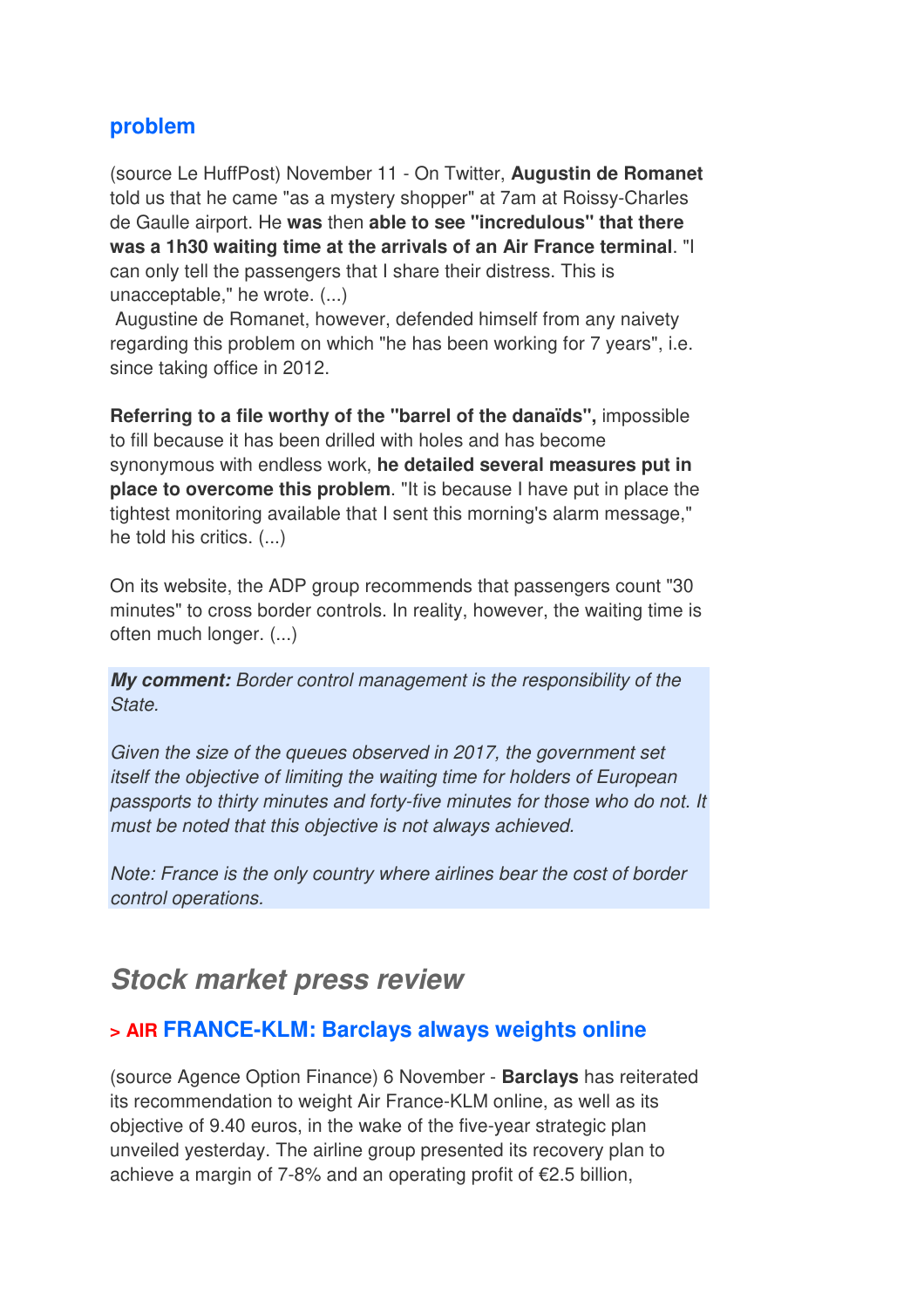compared to the 4.2% and €1.15 billion expected by consensus for 2019.

Overall, the broker **considers the strategy to be credible**. However, he believes that the execution path will take time and require material investments.

Given where we are in the economic and air cycle, **investors' concern about the increase in investment triggered the decline in the stock** yesterday, Barclays believes.

### **> AIR FRANCE -KLM: Oddo BHF, when buying, appreciates the ambition**

(source Cercle Finance) November 6 - On Wednesday, **Oddo BHF, the** analyst, confirmed his recommendation to buy the Air France-KLM group's shares, **appreciating the presentation of a 2020-2024 plan considered "ambitious",** with increased investments, but also levers "at all levels".

We believe that **more than 2/3 of this plan can be considered secure**, but investors doubt the group's ability to maintain most of this additional profitability. Or expressed otherwise, that the **risk of deterioration of the current social agreement is high**. Admittedly, the history does not plead in favour of Air France-KLM, but the agreements signed since the arrival of Ben Smith show a significant change,' the broker believes.

Oddo BHF confirms its target price on the value of 11.80 euros, for a potential increase of +18%. Nevertheless,'a margin of 7 to 8% would bring an additional €4.6 to €6.4 to our target', the analyst says.

### **> AIR FRANCE-KLM: UBS always Neutral**

(source Agence Option Finance) 6 November - As a first step, **UBS** maintains its Neutral opinion on the Air France-KLM share, as well as its objective of a price of 10.70 euros, in line with the medium-term financial objectives presented by the airline group. Overall, the broker **considers that all these announcements are close to what was expected by the market**. The group is targeting an operating margin of 7 to 8%, compared to 5% in 2018.

## *End of the press review*

**> Follow-up to the referendum on the privatisation of**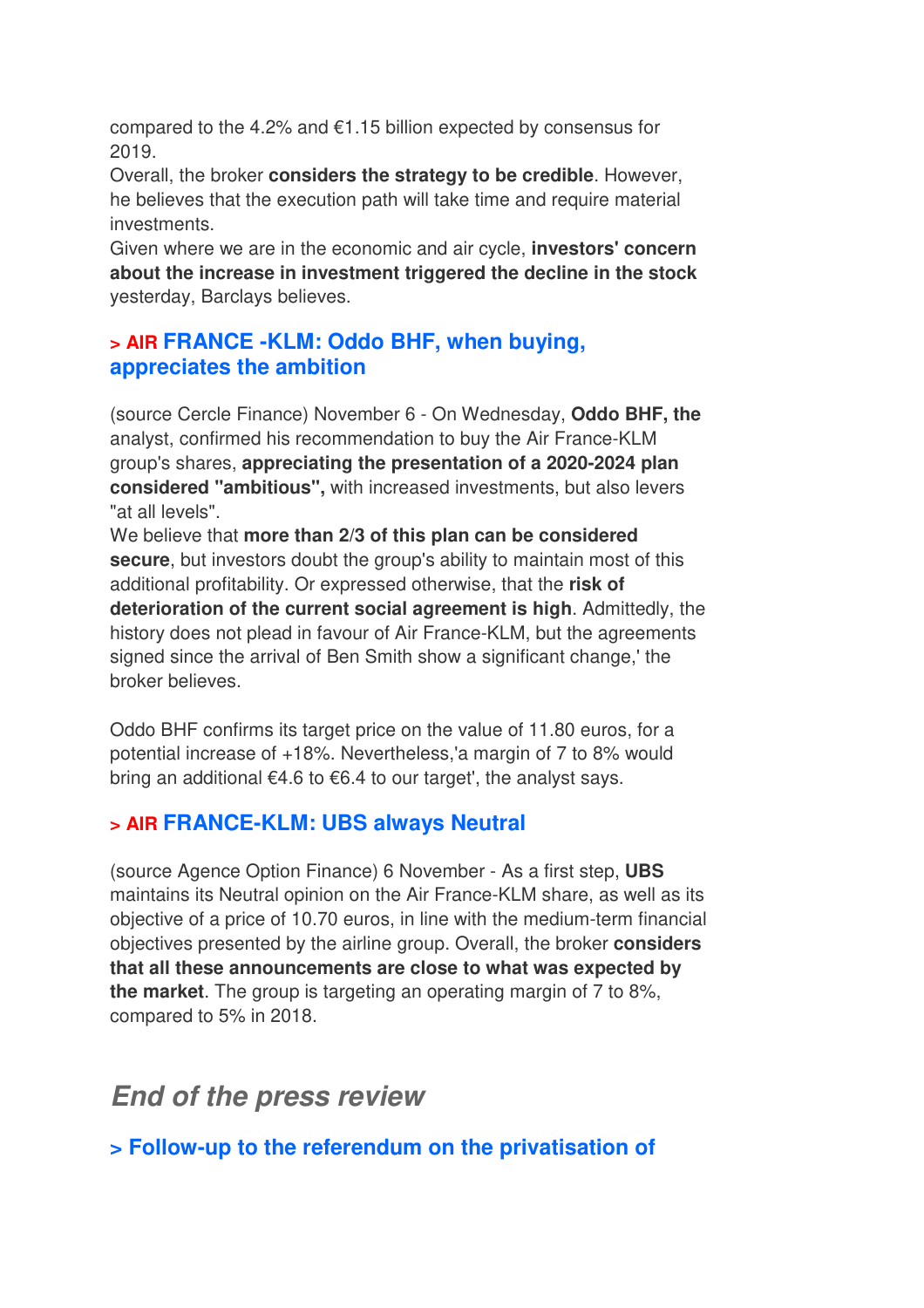### **Aéroports de Paris**

The consultation mechanism on the privatisation of the ADP group is open from 13 June to March 2020. To lead to a shared initiative referendum (RIP), it requires the signature of 4.7 million voters.

On the Internet, the consultation is signed on the website referendum.interieur.gouv fr

As of November 11, when half of the signature deadline has passed, the consultation had collected 944,000 signatures, or 20.01% of the required signatures.

#### **> My comment on the evolution of the Air France-KLM share price**

**The Air France-KLM share price was €10.285 at the end of Monday 11 November. It is down by -2.70%.** The combined effect of the announcements of quarterly (average) results and the strategic plan received with reservations has led to a cumulative decrease of 4.37% over the past two weeks.

**The average (consensus) of analysts for the AF-KLM share is 11.10 euros, up following the announcement of the 3rd quarter and first nine months of the year results**

**The barrel of Brent oil** (North Sea) **is down from \$1 to \$62.**

**This indicative information does not in any way constitute an incentive to sell or solicit the purchase of Air France-KLM shares.**

You may react to this press review or provide me with any information or thoughts that may help me to better manage my role as a director of the Air France-KLM group.

### **You can ask me, by return, any questions about the Air France-KLM group or employee share ownership....**

See you soon.

To find the latest press reviews on Monday, it's here

### **If you enjoy this press review, circulate it.**

New readers will be able to receive it by providing me with the email